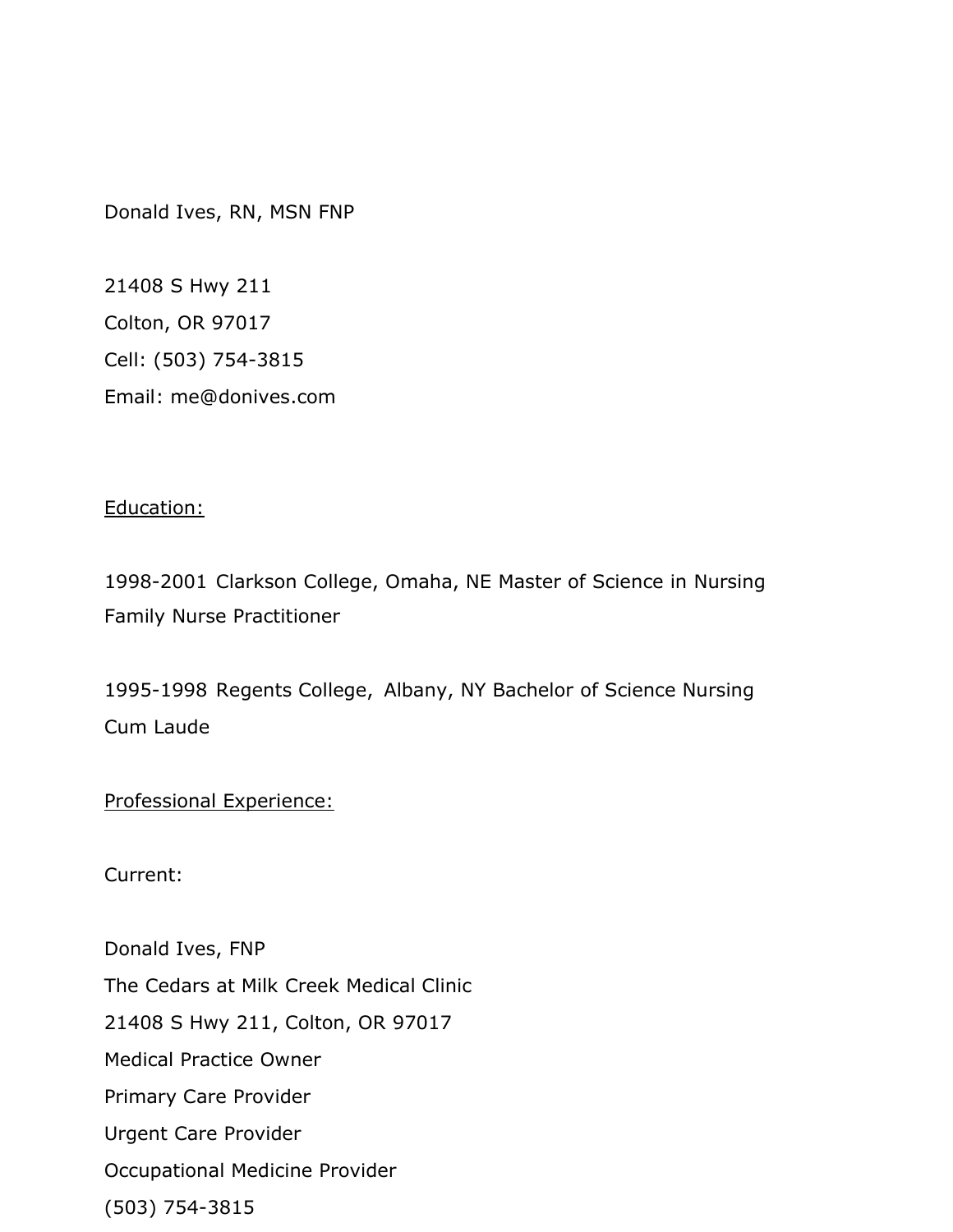## www.donives.com

2/2006 to Present World Mercy Teams (501c3 nonprofit corp) Director, Medical Team Leader (503) 754-3815 www.mercyteams.org

Previous:

7/2018 to 2/2022 Legacy GoHealth Urgent Care Medical Provider Legacy Medical Center 24800 SE Stark St, Gresham, OR 97030

7/2008 to 2/2022

Urgent Care and Emergency Medical Provider OHSU/ Hillsboro Medical Center 335 Southeast 8<sup>th</sup> Avenue Hillsboro, OR 97123

8/05 to 7/08 Kaiser North Salem Medical Office 2400 Lancaster Drive NE Salem, OR 97305 Family Nurse Practitioner, Urgent Care

8/04 to 8/05 Kaiser Division Medical Office 7705 S.E. Division Street